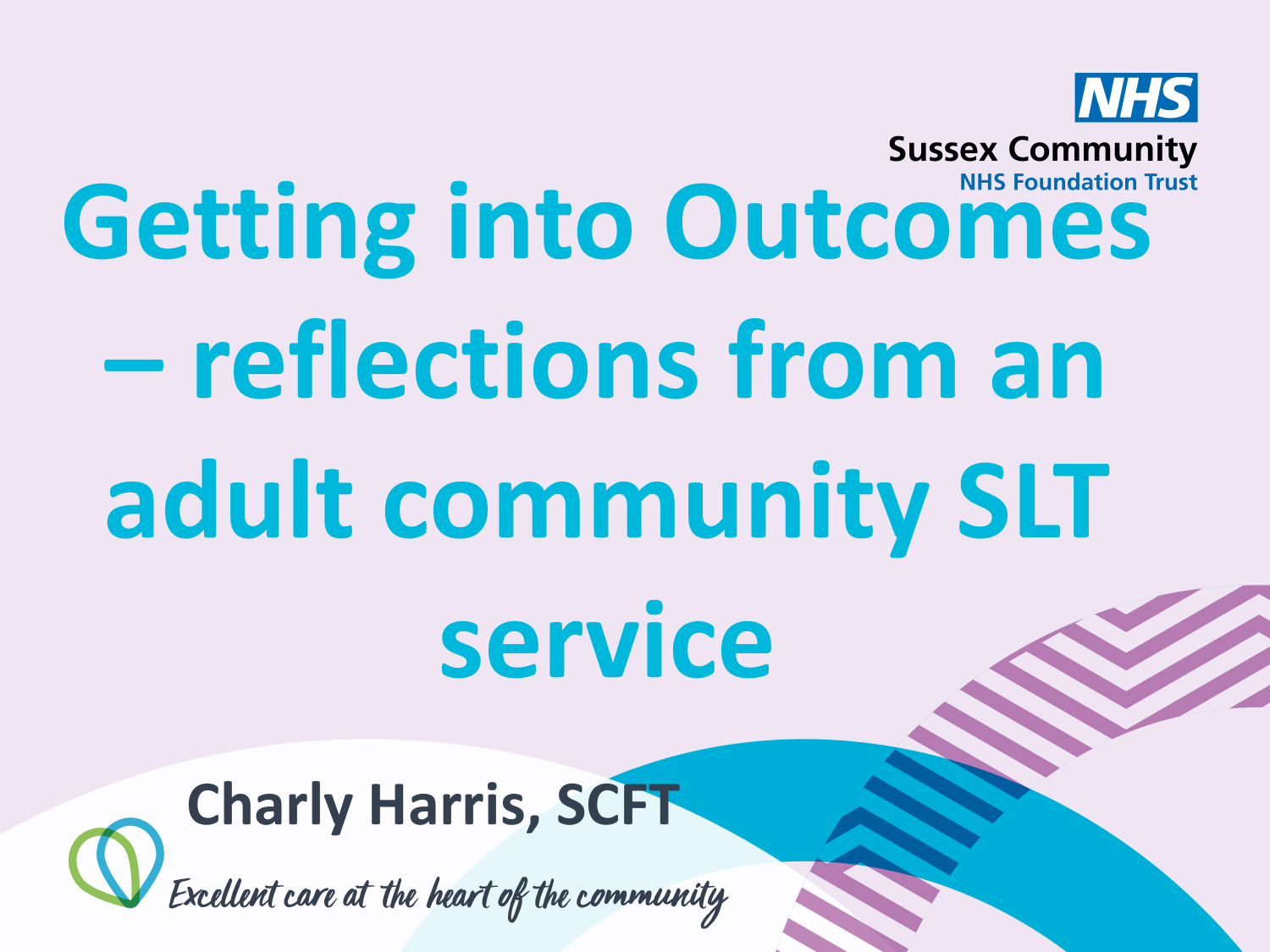# **Collecting the data**

- Primary Outcome Measure = TOMs
- Electronic records in Jan 2020
- SystmOne templates

Then what….?

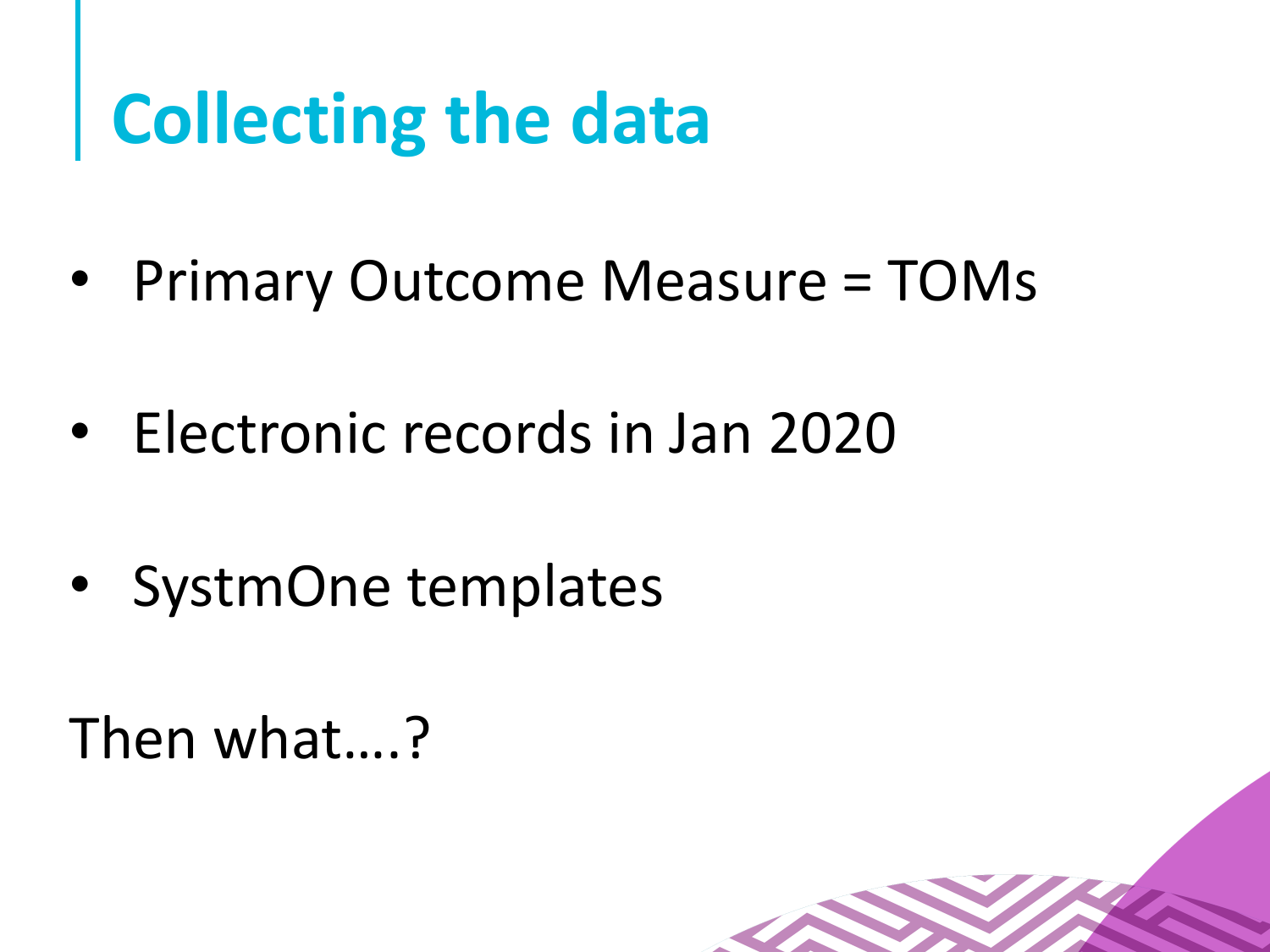# **Reporting the data (Sept 2020)**

#### • Initial report pulled from template:



• Why are clinicians not using the TOMs template?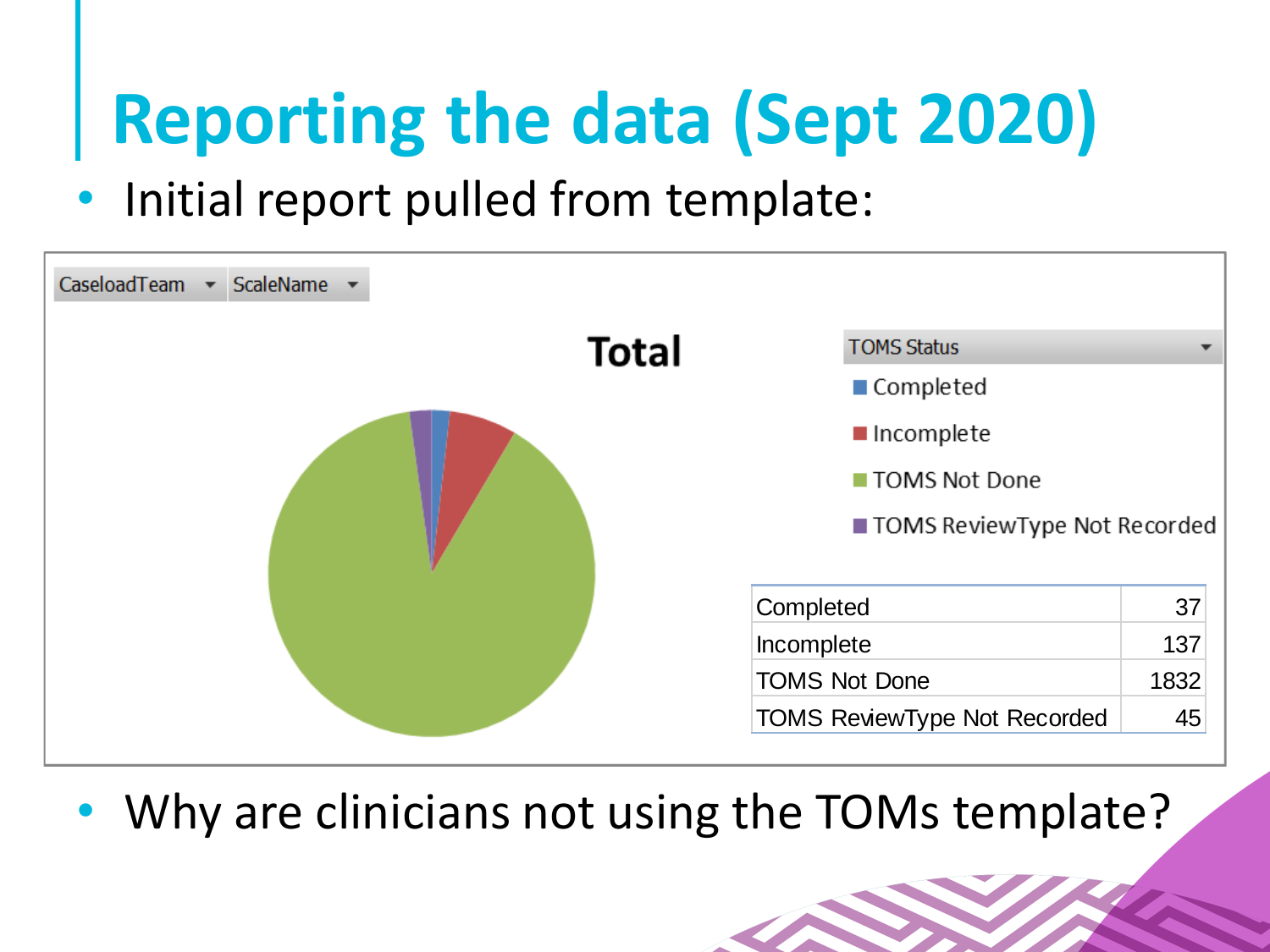### **ROOT Compatibility**

- Performance team developed additional tab on report.
- Meanwhile I worked on improving data collection!

#### **RCSLT** Online Outcome Tool

#### Data specification for compatibility with the **RCSLT Online Outcome Tool (ROOT)**

#### 1.0 RCSLT Online Outcome Tool

The Royal College of Speech and Language Therapists (RCSLT) has developed a stand-alone online tool that has been developed to collect, collate and report on outcomes data.

Users of the online tool can either input Therapy Outcome Measures (TOMs) (Enderby and John, 2015; Enderby and John, 2019) data for service users directly into the ROOT, or alternatively, data that has been extracted from databases within existing electronic systems can be uploaded into the ROOT. Both methods will enable SLTs to access the reporting functions of the tool.

Reports can be generated for individual or groups of service users and the ROOT can also aggregate data across an SLT service, enabling teams and services to evaluate the outcomes delivered, to support SLTs with monitoring outcomes for specific clinical groups and examining the impact of their service.

This document has been developed to support those opting to use the upload method and sets out the requirements for local databases to be compatible with the ROOT. This document should be read in conjunction with the following:

- ROOT Briefing Pack
- ROOT Information Governance Pack These documents are available online.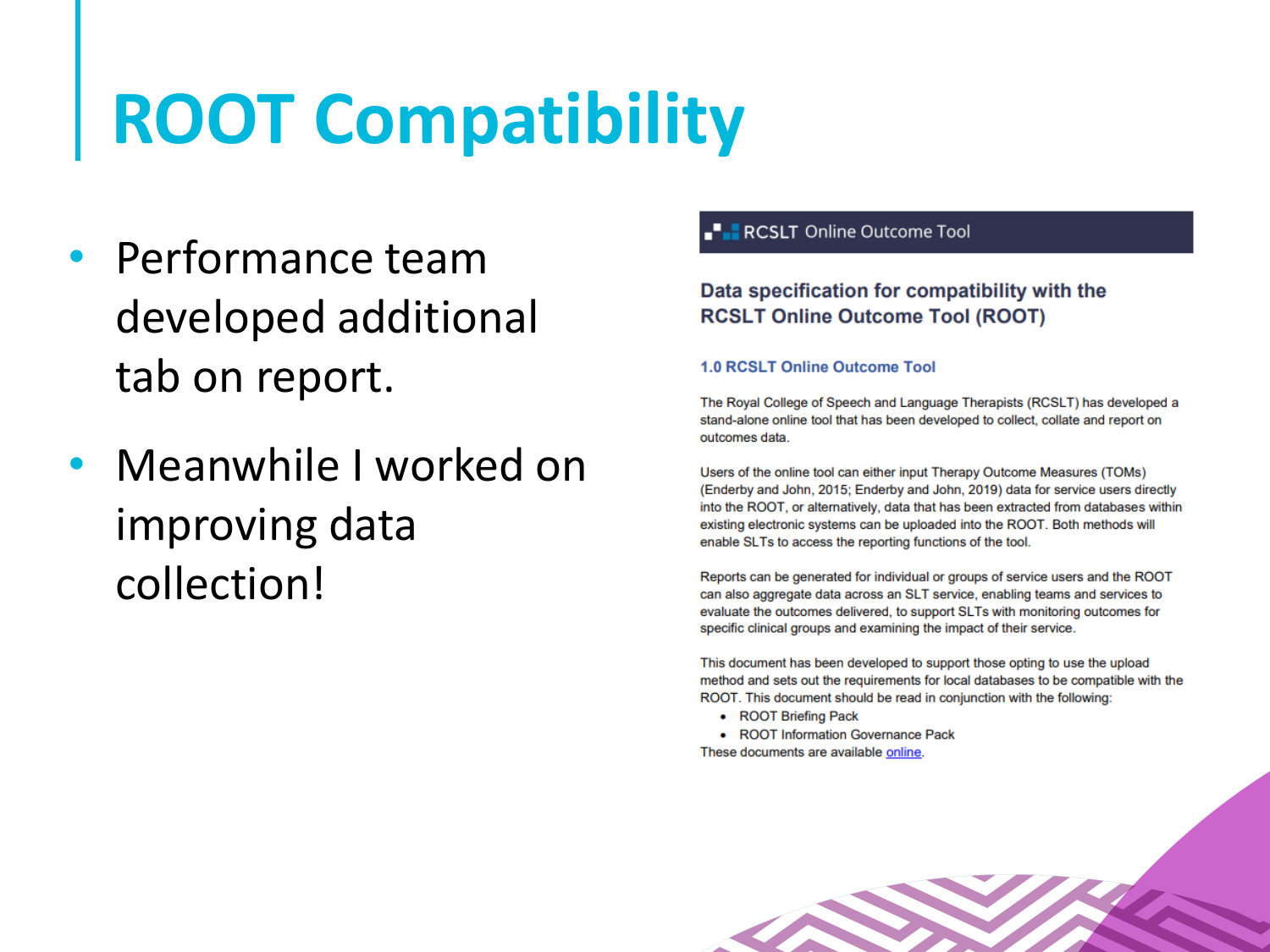### **Exclusions**

- Report includes all discharged patients.
- How many of these didn't have TOMs scores because TOMs wasn't used?

| Tom Scoring Form   Assessment   Reason for Exclusion   Guidance |  |
|-----------------------------------------------------------------|--|
| <b>Reasons for Exclusion</b>                                    |  |
| End of life care (Palliative)                                   |  |
| Single therapy episode                                          |  |
| Care/help refused by patient                                    |  |
| Admission to hospital                                           |  |
| Patient died                                                    |  |
| Inappropriate referral (service not required)                   |  |
|                                                                 |  |
| Informed Dissent for for national audit (ROOT)                  |  |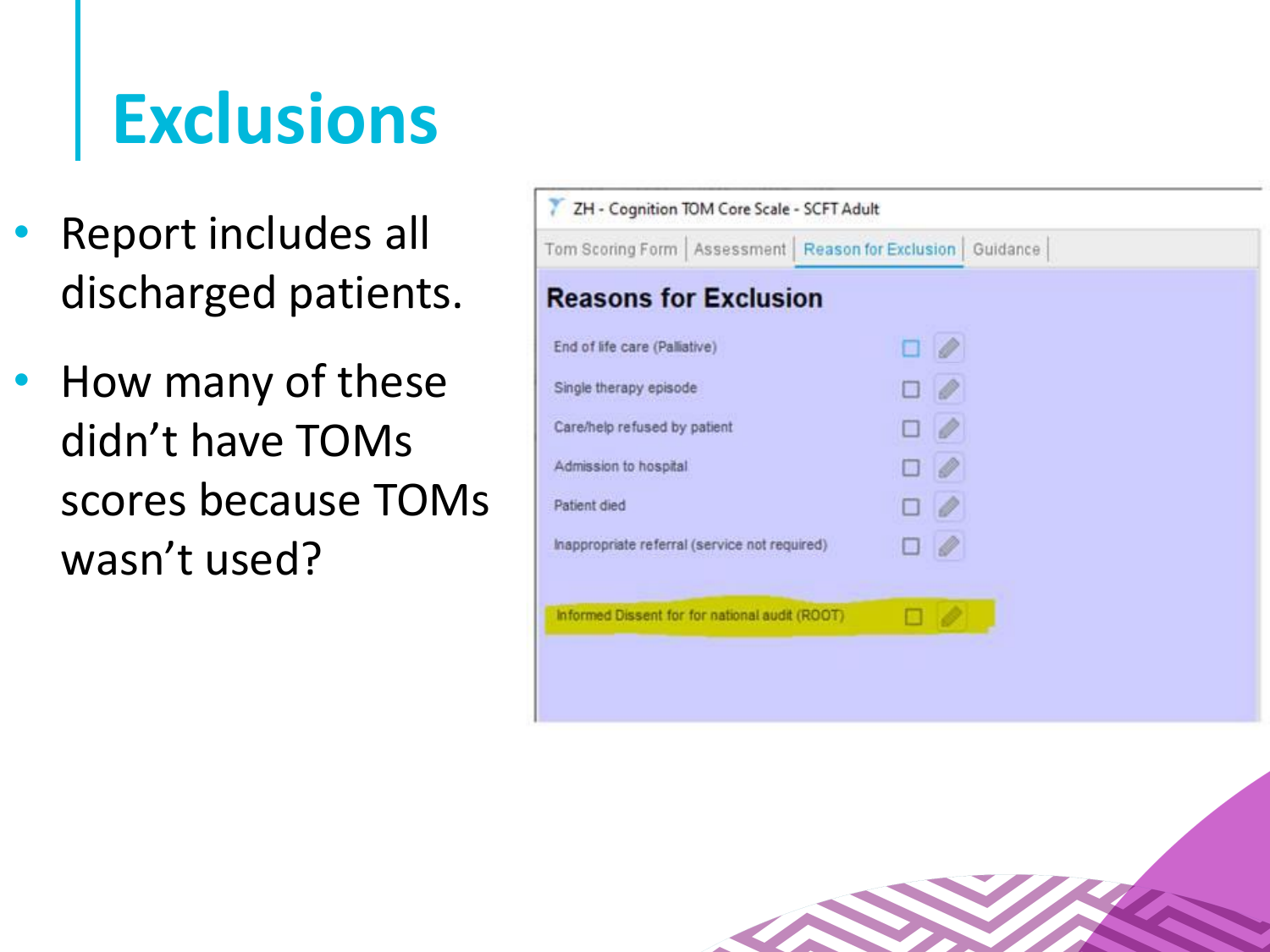### **First ROOT upload Oct 21**



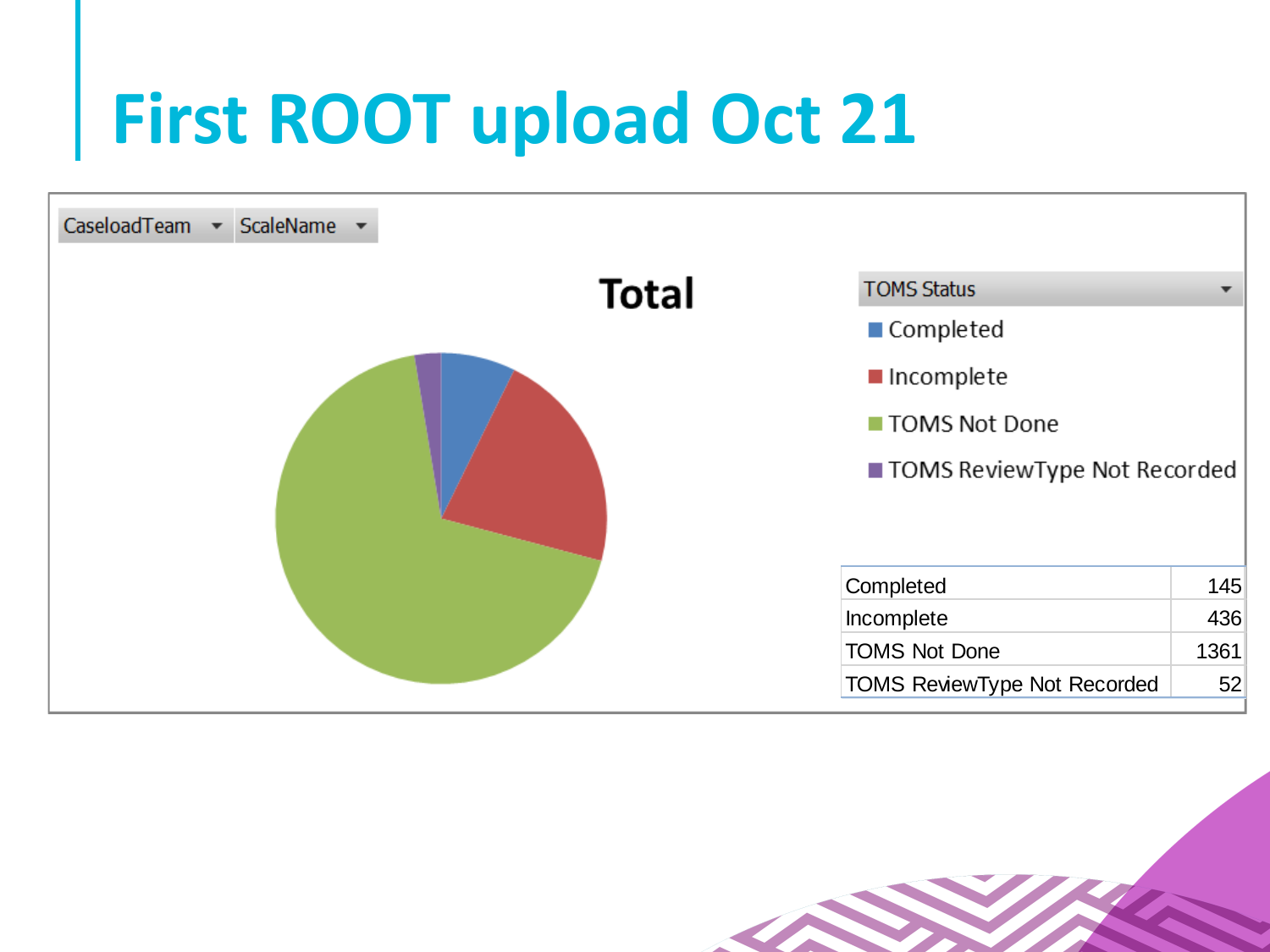#### **ROOT enables sharing** - motivation?

|                                                                                           |                                                                                                                    |                                                                 | <b>Impairment</b> |        | <b>Activity</b> |        | <b>Participation</b> |               | <b>Wellbeing</b> |        | <b>Carer Wellbeing</b> |        |
|-------------------------------------------------------------------------------------------|--------------------------------------------------------------------------------------------------------------------|-----------------------------------------------------------------|-------------------|--------|-----------------|--------|----------------------|---------------|------------------|--------|------------------------|--------|
|                                                                                           | <b>Movement</b>                                                                                                    |                                                                 | #                 | %      | #               | %      | #                    | $\frac{1}{2}$ | #                | %      | #                      | %      |
| <b>Sussex Community</b><br><b>NHSFoundation Trust</b><br>Episodes: (67)<br>Patients: (65) |                                                                                                                    | Episodes                                                        |                   | 67     |                 | 67     |                      | 67            |                  | 67     |                        | 18     |
|                                                                                           | Down                                                                                                               |                                                                 | 6                 | 8.96%  |                 | 5.97%  | 8                    | 11.94%        |                  | 5.97%  | $\mathbf{O}$           | 0%     |
|                                                                                           | <b>Same</b>                                                                                                        |                                                                 | 39                | 58.21% | 41              | 61.19% | 39                   | 58.21%        | 32               | 47.76% | 3                      | 16.67% |
|                                                                                           | Up                                                                                                                 |                                                                 | 22                | 32.84% | 22              | 32.84% | 20                   | 29.85%        | 31               | 46.27% | 15                     | 83.33% |
|                                                                                           |                                                                                                                    |                                                                 |                   |        |                 |        |                      |               |                  |        |                        |        |
|                                                                                           |                                                                                                                    |                                                                 |                   |        |                 |        |                      |               |                  |        |                        |        |
|                                                                                           |                                                                                                                    |                                                                 |                   |        |                 |        |                      |               |                  |        |                        |        |
|                                                                                           |                                                                                                                    |                                                                 |                   |        |                 |        |                      |               |                  |        |                        |        |
|                                                                                           | a a a a a a a a a a a a                                                                                            | .<br>8 8 8 8 8 8 8 8 8 8 8 8 8 8 8 8<br>2222222                 |                   |        |                 |        |                      |               |                  |        |                        |        |
| <b>ROOT Total</b><br>Episodes: (1694)<br>Patients: (1656)                                 |                                                                                                                    | Episodes                                                        |                   | 1694   |                 | 1694   |                      | 1647          |                  | 1567   |                        | 298    |
|                                                                                           | Down                                                                                                               |                                                                 | 96                | 5.67%  | 103             | 6.08%  | 104                  | 6.31%         | 105              | 6.7%   | 9                      | 3.02%  |
|                                                                                           | <b>Same</b>                                                                                                        |                                                                 | 785               | 46.34% | 780             | 46.04% | 841                  | 51.06%        | 719              | 45.88% | 89                     | 29.87% |
|                                                                                           | Up                                                                                                                 |                                                                 | 813               | 47.99% | 811             | 47.87% | 702                  | 42.62%        | 743              | 47.42% | 200                    | 67.11% |
|                                                                                           |                                                                                                                    |                                                                 |                   |        |                 |        |                      |               |                  |        |                        |        |
|                                                                                           |                                                                                                                    |                                                                 |                   |        |                 |        |                      |               |                  |        |                        |        |
|                                                                                           |                                                                                                                    |                                                                 |                   |        |                 |        |                      |               |                  |        |                        |        |
|                                                                                           |                                                                                                                    |                                                                 |                   |        |                 |        |                      |               |                  |        |                        |        |
|                                                                                           | .<br>1980 - 1980 - 1980 - 1980 - 1980 - 1980 - 1981 - 1981 - 1981 - 1981 - 1981 - 1981 - 1981 - 1981 - 1981 - 1981 | 13 a a a b a a a a a a a a a<br>2 2 2 2 2 2 2 2 2 2 2 2 2 2 2 2 |                   |        |                 |        |                      |               |                  |        |                        |        |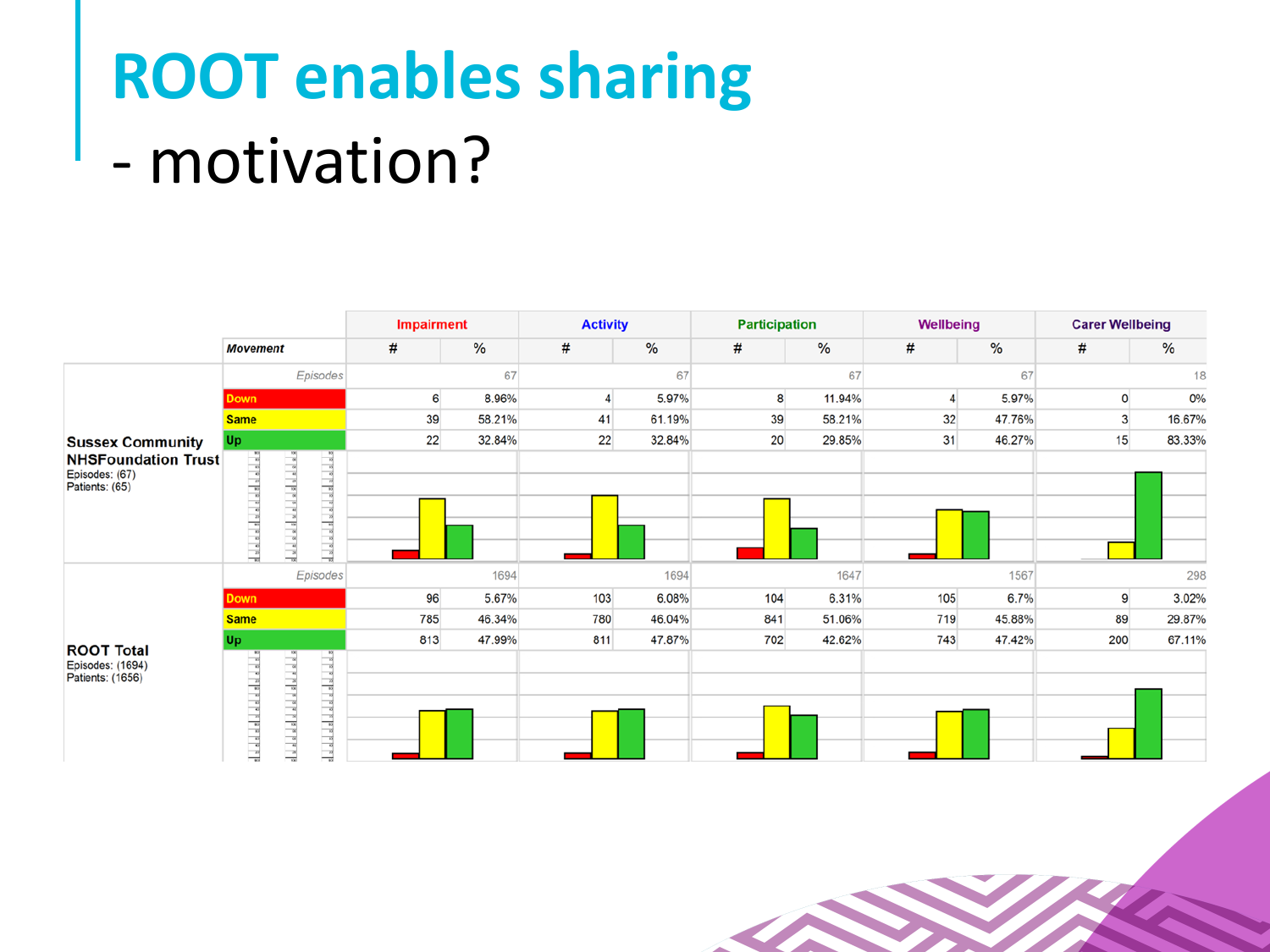#### **Showing what can be done…**



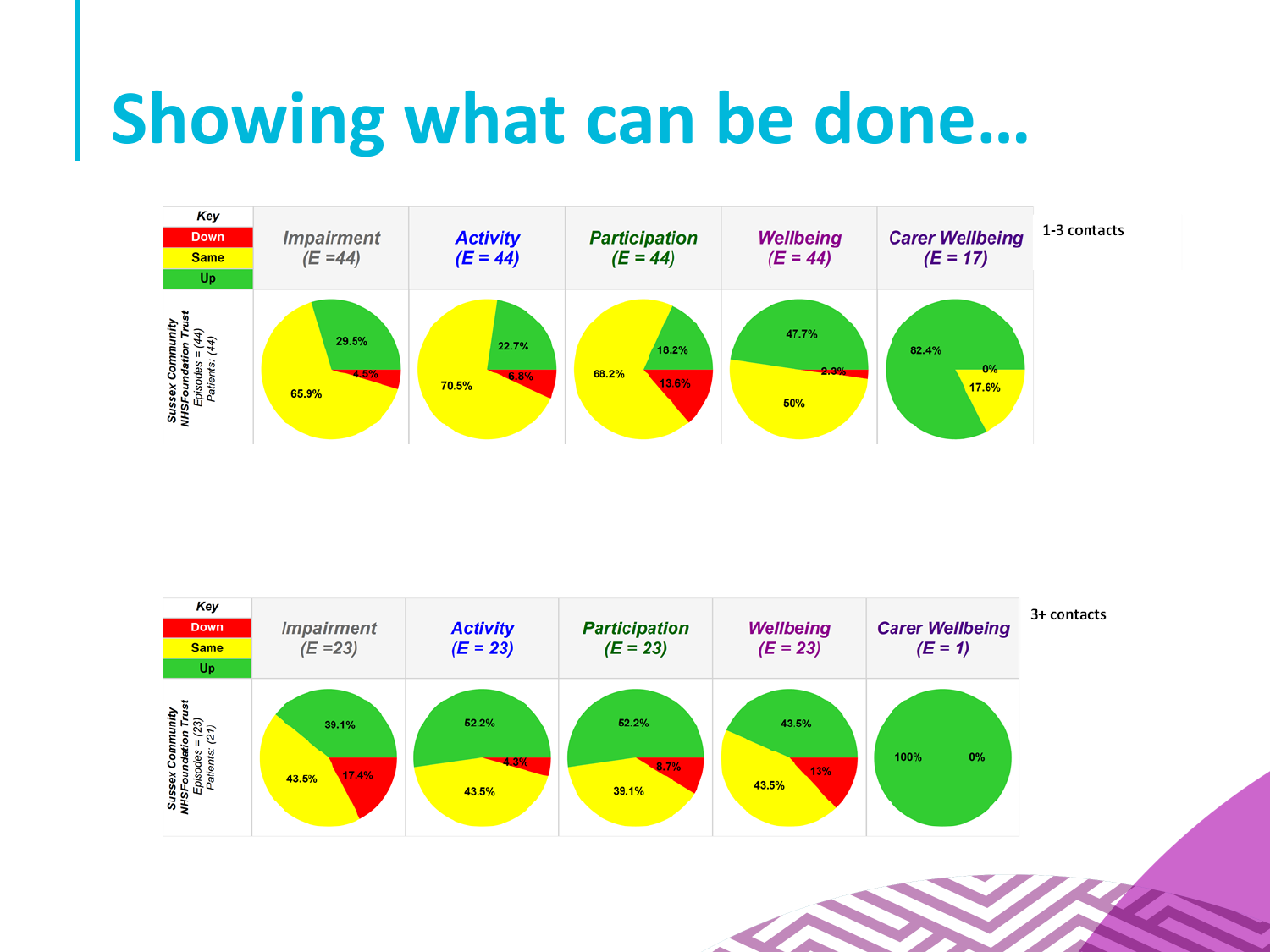#### **Second ROOT upload Jan 22**

| <b>Potential (Oct Potential (Jan</b><br>21) | 22)    |
|---------------------------------------------|--------|
| 39.50%                                      | 36.50% |
| 48%                                         | 48%    |
| 12%                                         | 16%    |
| 28%                                         | 24%    |
| 18%                                         | 28%    |



|                                 | Oct-21   Potential |                               | Jan-22 Potential |                               | <b>Apr-22 Potential</b> |
|---------------------------------|--------------------|-------------------------------|------------------|-------------------------------|-------------------------|
| ⊺7.5% completed                 | 29.00%             | 9% completed                  | $31\%$           | 9% completed                  | $31.50\%$               |
| 18.4% final score not completed |                    | 20% final score not completed |                  | 20% final score not completed |                         |
| 3% review type not stated       |                    | 2% review type not stated     |                  | 2.5% review type not stated   |                         |

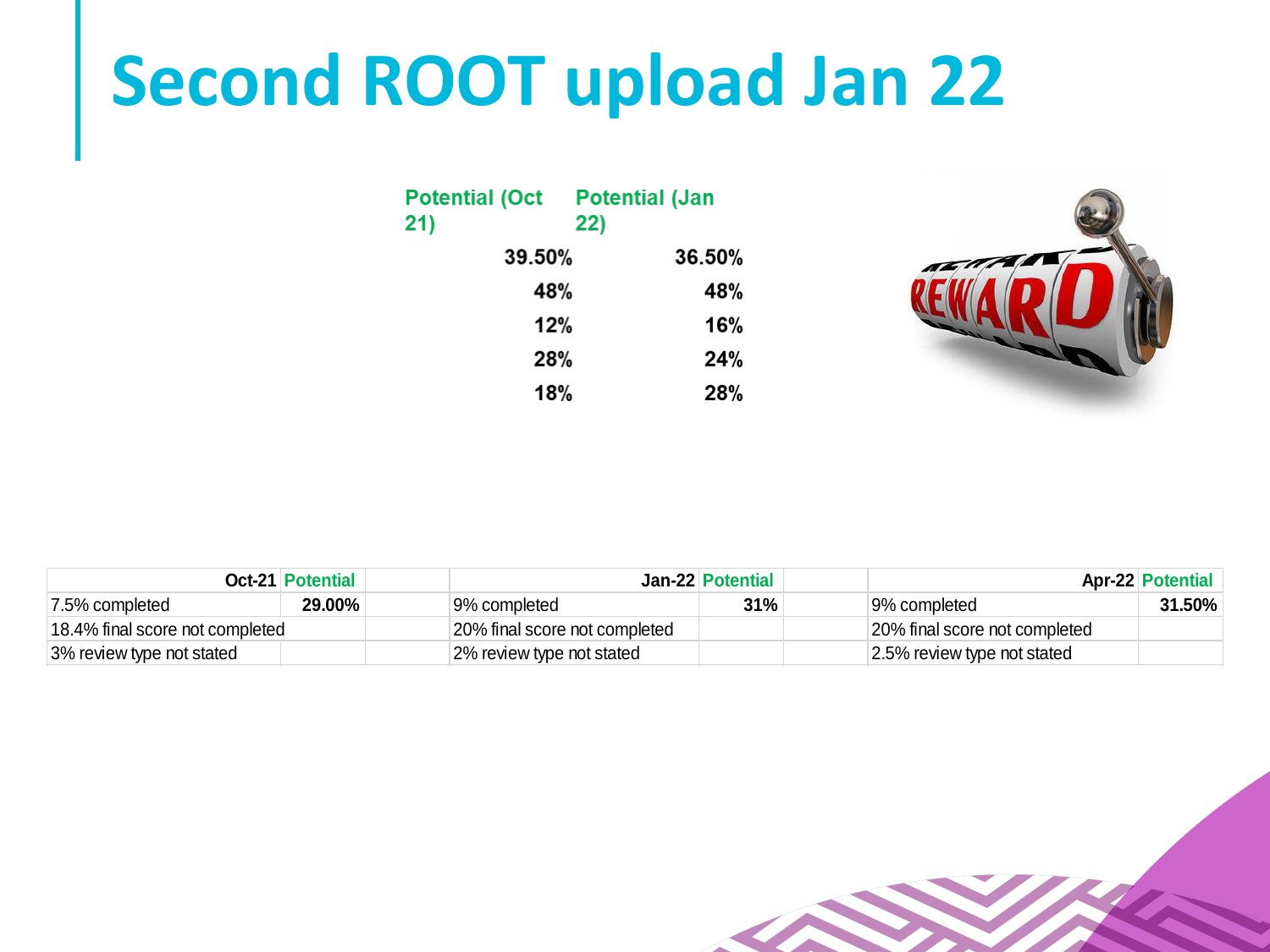## **What do staff say are the challenges?**

- Not sure what to do for single contacts
- Forgetting to close episodes in electronic notes
- ???